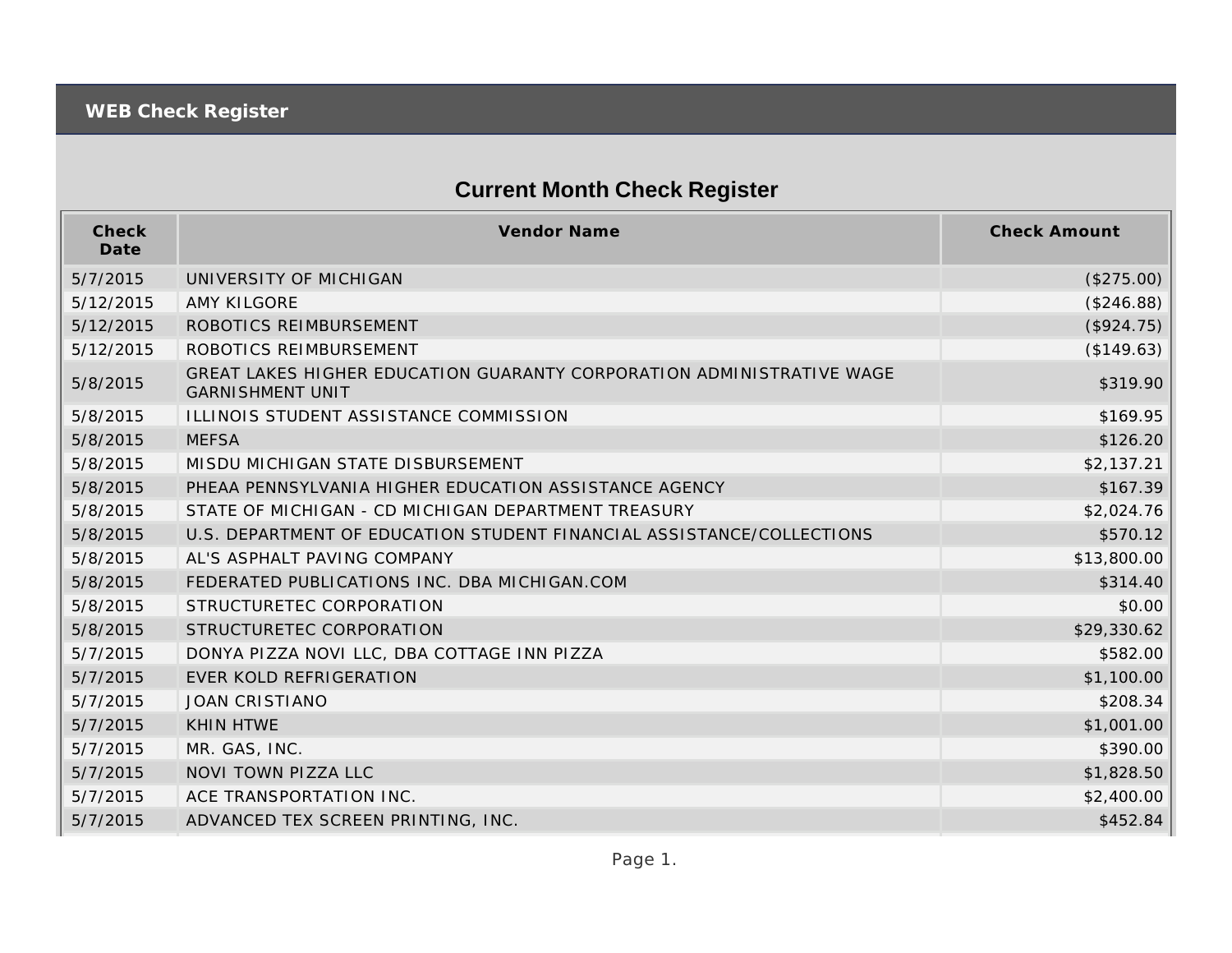| 5/7/2015 | ALLEGRA PLYMOUTH                        | \$287.56     |
|----------|-----------------------------------------|--------------|
| 5/7/2015 | <b>ASHLEIGH BURRY</b>                   | \$51.00      |
| 5/7/2015 | <b>BARBARA CORWIN</b>                   | \$70.00      |
| 5/7/2015 | <b>BRENT POHLONSKI</b>                  | \$502.88     |
| 5/7/2015 | CARE/PRESCHOOL REFUND                   | \$368.00     |
| 5/7/2015 | CARE/PRESCHOOL REFUND                   | \$20.00      |
| 5/7/2015 | CATTAILS GOLF CLUB                      | \$810.00     |
| 5/7/2015 | <b>CHARLES HOKETT</b>                   | \$60.00      |
| 5/7/2015 | CHARLES M. KAZALEH                      | \$570.00     |
| 5/7/2015 | CHARLES STEWART MOTT COMMUNITY COLLEGE  | \$1,460.00   |
| 5/7/2015 | CONTRACT PAPER GROUP, INC.              | \$2,037.60   |
| 5/7/2015 | DAWN M. CAPLING                         | \$80.03      |
| 5/7/2015 | DEBORAH E. KARABEES-BETTS               | \$80.00      |
| 5/7/2015 | DISTRICT REIMBURSEMENTS/REFUNDS         | \$127.96     |
| 5/7/2015 | DONALD J. MASON                         | \$907.50     |
| 5/7/2015 | DTE ENERGY                              | \$0.00       |
| 5/7/2015 | DTE ENERGY                              | \$8,651.27   |
| 5/7/2015 | DTE ENERGY                              | \$164.58     |
| 5/7/2015 | <b>EMILY PARKER POHLONSKI</b>           | \$252.95     |
| 5/7/2015 | ENVIRO-CLEAN SERVICES, INC.             | \$123,200.92 |
| 5/7/2015 | EZSTREAM.COM SCHOLASTIC TOOLS LLC       | \$50.00      |
| 5/7/2015 | FUN SERVICES OF MICHIGAN, INC.          | \$2,942.18   |
| 5/7/2015 | <b>GIRLS EMPOWERED</b>                  | \$356.40     |
| 5/7/2015 | HARTLAND HIGH SCHOOL                    | \$175.00     |
| 5/7/2015 | HAT WORLD INC. / LIDS TEAM SPORTS       | \$1,040.00   |
| 5/7/2015 | HIGH SCHOOL REIMBURSEMENTS/REFUNDS      | \$37.00      |
| 5/7/2015 | HIGH SCHOOL REIMBURSEMENTS/REFUNDS      | \$37.00      |
| 5/7/2015 | HIGH SCHOOL REIMBURSEMENTS/REFUNDS      | \$37.00      |
| 5/7/2015 | HIGH SCHOOL REIMBURSEMENTS/REFUNDS      | \$37.00      |
| 5/7/2015 | HUMANEX VENTURES LLC UNION BANK & TRUST | \$6,000.00   |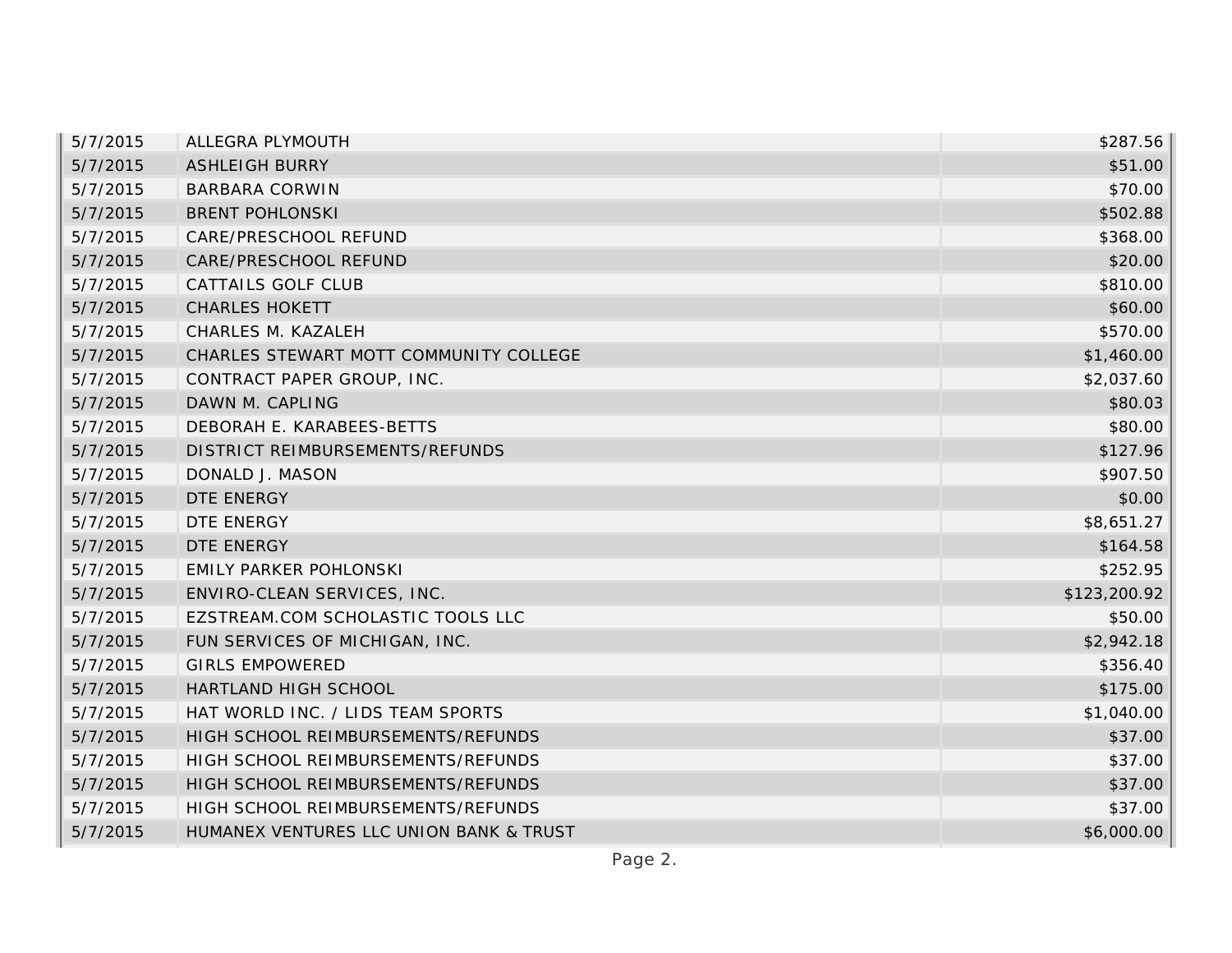| 5/7/2015 | THE ITALIAN AMERICAN BANQUET CENTER OF LIVONIA         | \$420.50   |
|----------|--------------------------------------------------------|------------|
| 5/7/2015 | <b>JESSICA PAIGE STCHUR</b>                            | \$720.00   |
| 5/7/2015 | <b>JODI FORSTER</b>                                    | \$1,051.03 |
| 5/7/2015 | KALPA SYSTEMS, INC.                                    | \$6,816.10 |
| 5/7/2015 | <b>KELLY FRANK</b>                                     | \$208.73   |
| 5/7/2015 | KIMBERLY LAMMERS                                       | \$1,155.00 |
| 5/7/2015 | KRISTINA STEFANOU                                      | \$79.59    |
| 5/7/2015 | LANDMARK TOURS & TRAVEL, INC.                          | \$489.60   |
| 5/7/2015 | LISA CIOLLI                                            | \$299.25   |
| 5/7/2015 | MARILEE DECHART                                        | \$409.34   |
| 5/7/2015 | MARSHALL MUSIC                                         | \$0.00     |
| 5/7/2015 | MARSHALL MUSIC                                         | \$225.00   |
| 5/7/2015 | MATHESON TRI-GAS, INC.                                 | \$476.50   |
| 5/7/2015 | <b>MATT OWNBY</b>                                      | \$214.33   |
| 5/7/2015 | <b>MEGAN RISTAU</b>                                    | \$395.66   |
| 5/7/2015 | MELISSA SPRING                                         | \$98.72    |
| 5/7/2015 | MICHAEL ROSKAMP ARTISTIC ATTITUDES                     | \$75.00    |
| 5/7/2015 | MILFORD HIGH SCHOOL                                    | \$175.00   |
| 5/7/2015 | NEFF MOTIVATION, INC                                   | \$181.28   |
| 5/7/2015 | <b>NORIKO ROSEN</b>                                    | \$122.56   |
| 5/7/2015 | NORTHVILLE HIGH SCHOOL                                 | \$175.00   |
| 5/7/2015 | NOVI ICE ARENA                                         | \$3,810.00 |
| 5/7/2015 | OAKLAND COUNTY COMMUNITY & ADULT EDUCATORS(O.C.C.A.E.) | \$50.00    |
| 5/7/2015 | OAKLAND PROFESSIONALS FOR SCHOOL-AGE CHILD CARE OPSACC | \$40.00    |
| 5/7/2015 | OAKLAND SCHOOLS                                        | \$1,965.00 |
| 5/7/2015 | PANAGIOTA WOLSTENCROFT                                 | \$100.00   |
| 5/7/2015 | PINCKNEY HIGH SCHOOL                                   | \$200.00   |
| 5/7/2015 | RAND HELMKAMP                                          | \$47.94    |
| 5/7/2015 | RELIABLE DELIVERY LOGISTICS, INC.                      | \$1,404.00 |
| 5/7/2015 | <b>RENEE GANTT</b>                                     | \$67.01    |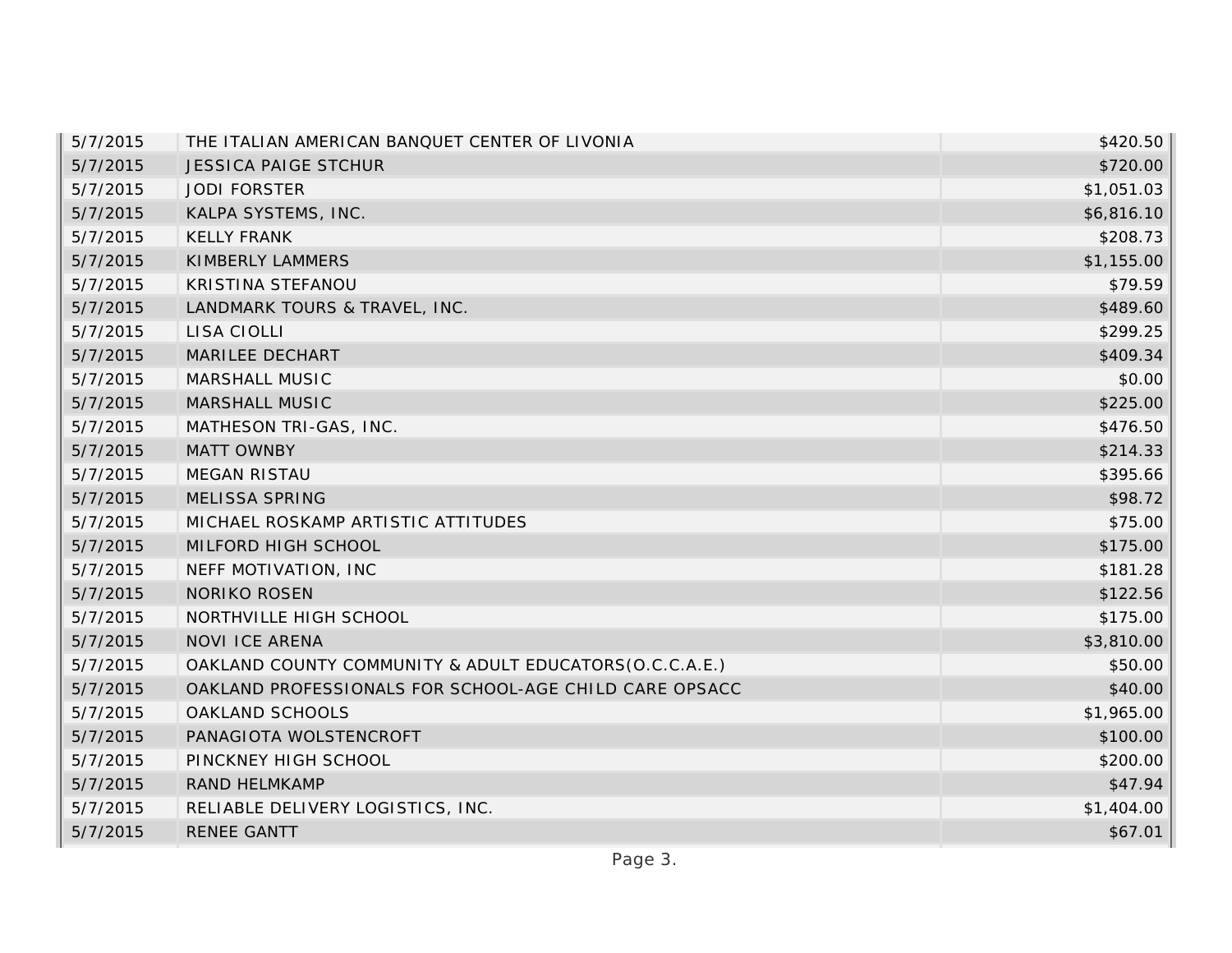| 5/7/2015  | <b>ROBERT SAXTON</b>                     | \$100.93   |
|-----------|------------------------------------------|------------|
| 5/7/2015  | RODNEY FRANCHI                           | \$150.15   |
| 5/7/2015  | ROSIE M. CHAPMAN                         | \$220.00   |
| 5/7/2015  | SANDRA RODRIGUEZ                         | \$34.17    |
| 5/7/2015  | SBSI SOFTWARE INC.                       | \$1,674.00 |
| 5/7/2015  | SEHI COMPUTER PRODUCTS                   | \$469.20   |
| 5/7/2015  | SHEILA EBEL                              | \$103.42   |
| 5/7/2015  | <b>SHERRY GRIESINGER</b>                 | \$87.18    |
| 5/7/2015  | <b>SHERRY LUMLEY</b>                     | \$9.15     |
| 5/7/2015  | <b>STEVE MATTHEWS</b>                    | \$466.16   |
| 5/7/2015  | <b>SUSAN MCDONALD</b>                    | \$57.50    |
| 5/7/2015  | TALKING POINT SPEECH THERAPY, LLC        | \$525.00   |
| 5/7/2015  | THREADWORKS, LTD                         | \$935.00   |
| 5/7/2015  | <b>TIMOTHY STOTLER</b>                   | \$42.55    |
| 5/7/2015  | V.O.I.C.E. PAYMENT/REIMBURSEMENT         | \$70.27    |
| 5/7/2015  | V.O.I.C.E. PAYMENT/REIMBURSEMENT         | \$123.20   |
| 5/7/2015  | V.O.I.C.E. PAYMENT/REIMBURSEMENT         | \$120.80   |
| 5/7/2015  | V.O.I.C.E. PAYMENT/REIMBURSEMENT         | \$80.12    |
| 5/7/2015  | V.O.I.C.E. PAYMENT/REIMBURSEMENT         | \$623.75   |
| 5/7/2015  | V.O.I.C.E. PAYMENT/REIMBURSEMENT         | \$410.55   |
| 5/7/2015  | <b>VESCO OIL CORPORATION</b>             | \$240.00   |
| 5/7/2015  | WAGEWORKS, INC                           | \$852.84   |
| 5/7/2015  | WALLED LAKE CONSOLIDATED SCHOOLS         | \$415.00   |
| 5/7/2015  | <b>XPEDX</b>                             | \$1,054.00 |
| 5/11/2015 | STACI L. SCOTT                           | \$600.00   |
| 5/12/2015 | STACI L. SCOTT                           | (\$600.00) |
| 5/14/2015 | CITY OF NOVI TREASURER'S OFFICE          | \$100.00   |
| 5/14/2015 | CITY OF NOVI TREASURER'S OFFICE          | \$460.00   |
| 5/14/2015 | A PARTS WAREHOUSE                        | \$180.00   |
| 5/14/2015 | ABC MANAGEMENT INC. (ABC TRANSPORTATION) | \$2,742.00 |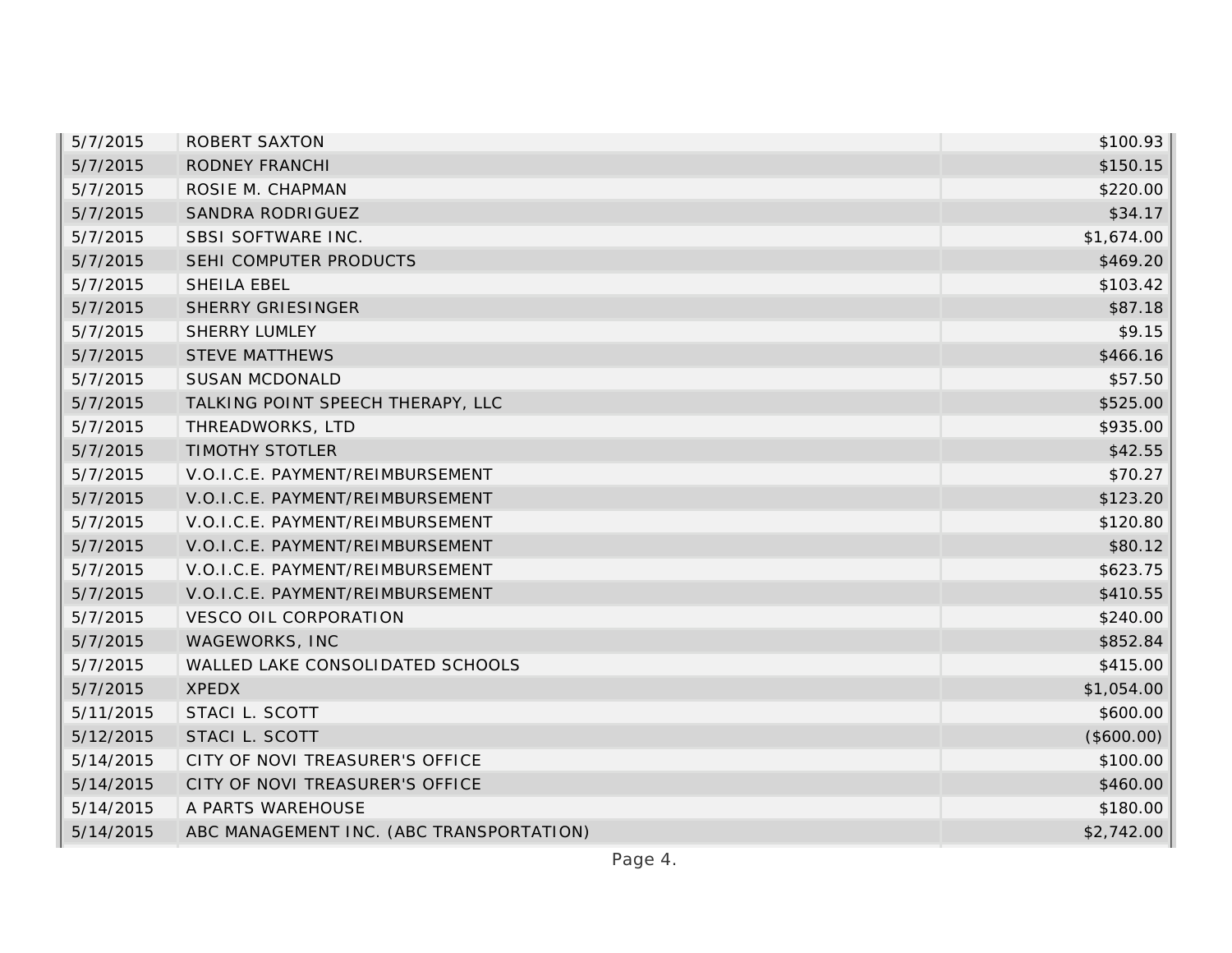| \$1,920.00 |
|------------|
| \$280.00   |
| \$246.88   |
| \$250.08   |
| \$1,747.76 |
| \$62.82    |
| \$329.92   |
| \$75.00    |
| \$75.00    |
| \$75.00    |
| \$75.00    |
| \$200.00   |
| \$100.00   |
| \$77.80    |
| \$388.85   |
| \$513.63   |
| \$1,134.50 |
| \$381.23   |
| \$175.00   |
| \$160.94   |
| \$130.00   |
| \$128.00   |
| \$152.18   |
| \$154.91   |
| \$324.60   |
| \$0.00     |
| \$9,485.12 |
| \$95.00    |
| \$62.33    |
| \$325.00   |
|            |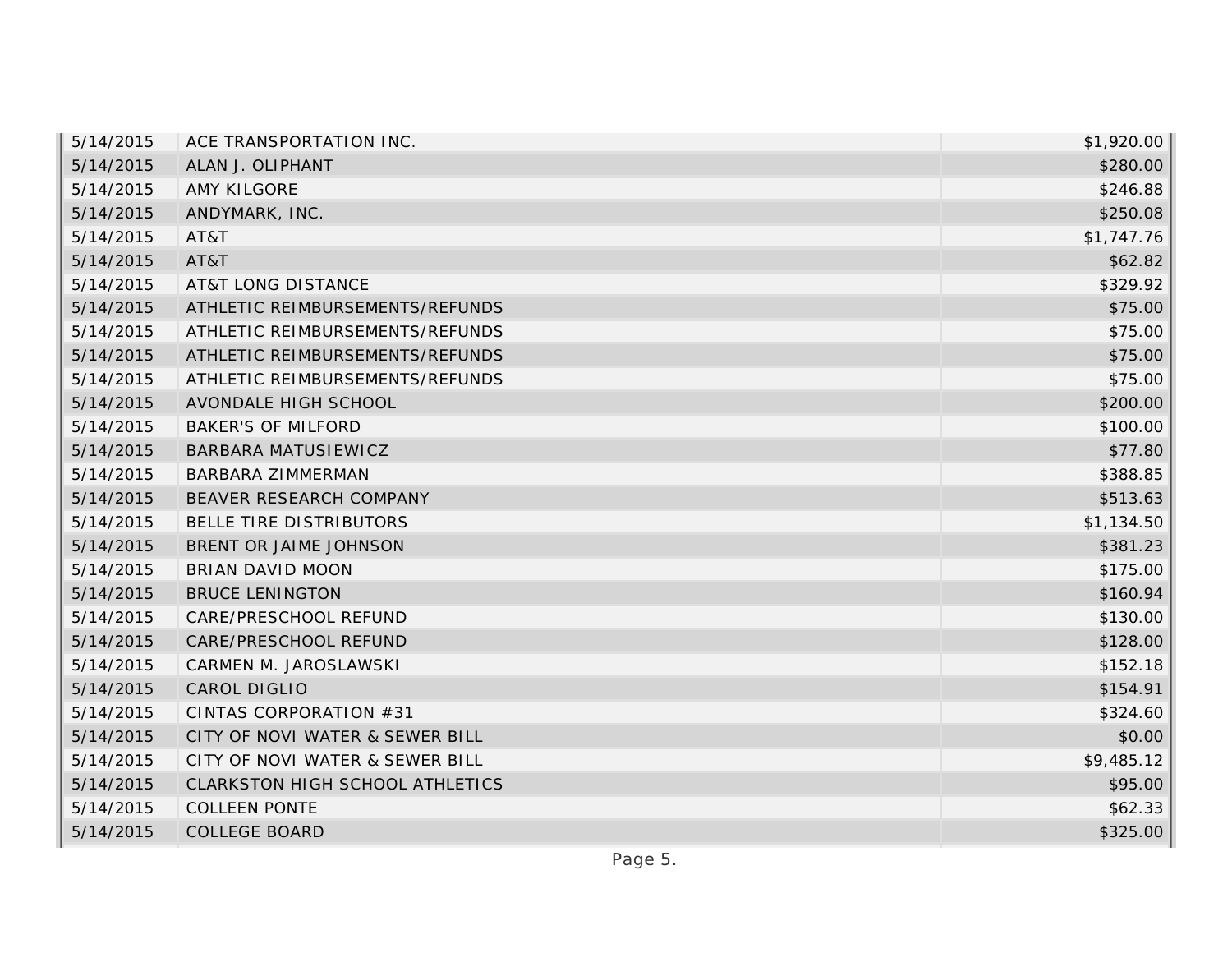| 5/14/2015 | COMPASS GROUP USA, INC. CHARTWELLS DINING SERVICES | \$98,159.81 |
|-----------|----------------------------------------------------|-------------|
| 5/14/2015 | CONTEMPORARY INDUSTRIES, INC.                      | \$62.50     |
| 5/14/2015 | COUGHLAN COMPANIES, INC.                           | \$41.70     |
| 5/14/2015 | DANIEL ROBERT LARSON                               | \$280.00    |
| 5/14/2015 | <b>DEBBIE KOEHLER</b>                              | \$288.02    |
| 5/14/2015 | <b>DEBORAH THOMAS</b>                              | \$120.99    |
| 5/14/2015 | <b>DIANA STOTLER</b>                               | \$59.43     |
| 5/14/2015 | DIRECT ENERGY BUSINESS, INC.                       | \$0.00      |
| 5/14/2015 | DIRECT ENERGY BUSINESS, INC.                       | \$50,091.42 |
| 5/14/2015 | DISTRICT REIMBURSEMENTS/REFUNDS                    | \$705.00    |
| 5/14/2015 | DISTRICT REIMBURSEMENTS/REFUNDS                    | \$705.00    |
| 5/14/2015 | DISTRICT REIMBURSEMENTS/REFUNDS                    | \$705.00    |
| 5/14/2015 | DISTRICT REIMBURSEMENTS/REFUNDS                    | \$705.00    |
| 5/14/2015 | <b>DONNA COLLINS</b>                               | \$365.10    |
| 5/14/2015 | DTE ENERGY                                         | \$7,668.38  |
| 5/14/2015 | E-FILLIATE INCORPORATED (CYBERGUYS)                | \$211.85    |
| 5/14/2015 | ENVIRO-CLEAN SERVICES, INC.                        | \$4,365.94  |
| 5/14/2015 | <b>ERIN BOEDEKER</b>                               | \$102.36    |
| 5/14/2015 | <b>ERIN DAMON</b>                                  | \$65.67     |
| 5/14/2015 | ERIN HARBAR                                        | \$66.50     |
| 5/14/2015 | <b>FLASH GLASS</b>                                 | \$838.68    |
| 5/14/2015 | GENESEE INTERMEDIATE SCHOOL DISTRICT               | \$950.00    |
| 5/14/2015 | HERFF JONES, INC.                                  | \$1,228.90  |
| 5/14/2015 | HIGH SCHOOL REIMBURSEMENTS/REFUNDS                 | \$34.93     |
| 5/14/2015 | HIGH SCHOOL REIMBURSEMENTS/REFUNDS                 | \$92.01     |
| 5/14/2015 | HIGH SCHOOL REIMBURSEMENTS/REFUNDS                 | \$37.00     |
| 5/14/2015 | HIGH SCHOOL REIMBURSEMENTS/REFUNDS                 | \$25.00     |
| 5/14/2015 | HIGH SCHOOL REIMBURSEMENTS/REFUNDS                 | \$92.01     |
| 5/14/2015 | HIGH SCHOOL REIMBURSEMENTS/REFUNDS                 | \$37.00     |
| 5/14/2015 | HIGH SCHOOL REIMBURSEMENTS/REFUNDS                 | \$91.00     |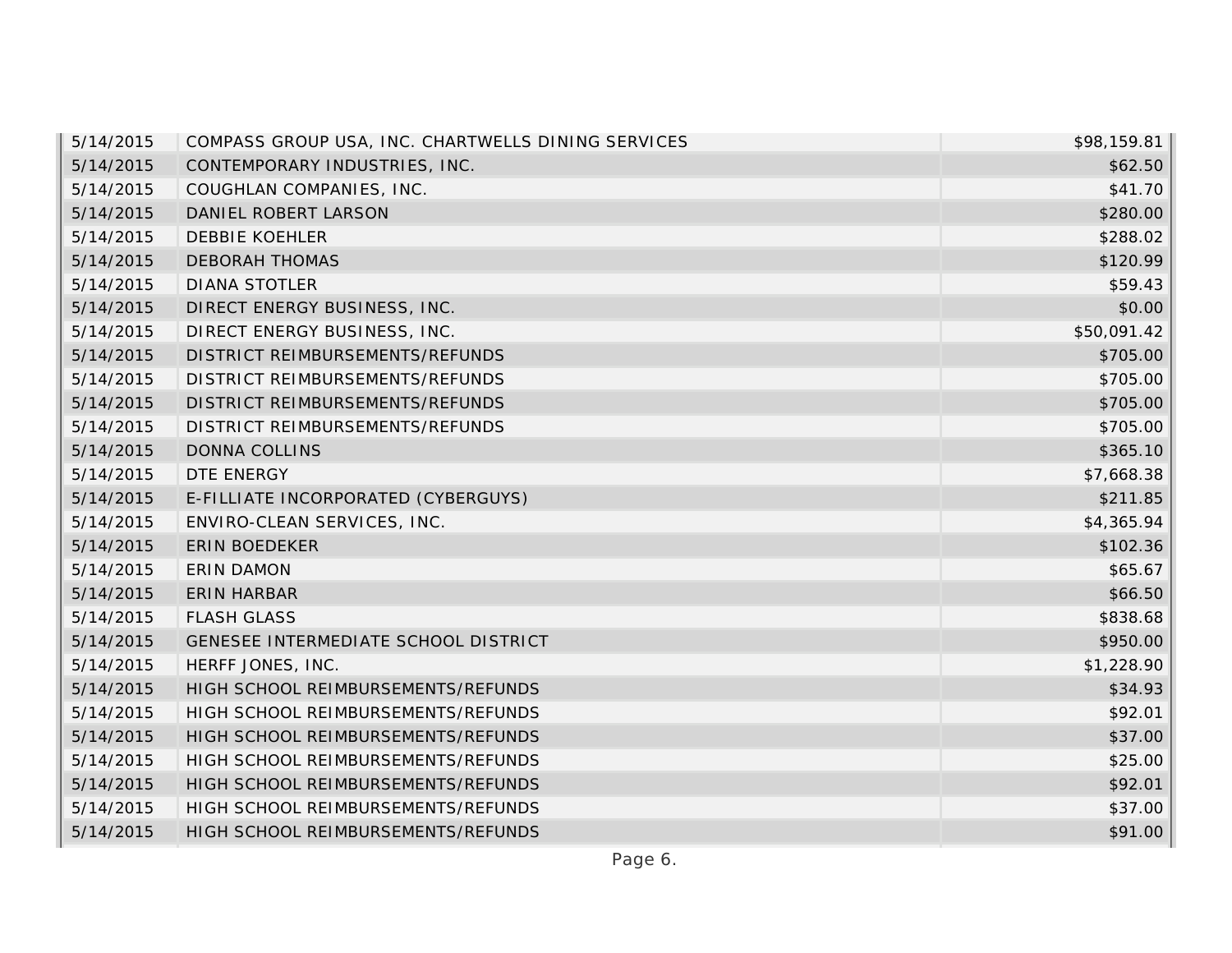| 5/14/2015 | HOEKSTRA TRANSPORTATION, INC.                                 | \$196.68   |
|-----------|---------------------------------------------------------------|------------|
| 5/14/2015 | HOLLAND BUS COMPANY                                           | \$120.95   |
| 5/14/2015 | HUMANEX VENTURES LLC UNION BANK & TRUST                       | \$1,050.00 |
| 5/14/2015 | JACKSON TRUCK SERVICE INC.                                    | \$93.96    |
| 5/14/2015 | <b>JANET GRUBER</b>                                           | \$45.87    |
| 5/14/2015 | <b>JENIFER MICHOS</b>                                         | \$78.49    |
| 5/14/2015 | JENNIFER CAMILLERI                                            | \$89.00    |
| 5/14/2015 | JOANNA J. VAN EIZENGA                                         | \$340.00   |
| 5/14/2015 | <b>JOANNE NORTH</b>                                           | \$169.96   |
| 5/14/2015 | JOSTENS, INC.                                                 | \$107.00   |
| 5/14/2015 | <b>JULIE BEDFORD</b>                                          | \$94.98    |
| 5/14/2015 | <b>KELVIN</b>                                                 | \$686.35   |
| 5/14/2015 | KIMBERLY R. NORRIS                                            | \$350.00   |
| 5/14/2015 | KNIGHT'S AUTO SUPPLY, INC.                                    | \$33.95    |
| 5/14/2015 | <b>KRISTIN CORRION</b>                                        | \$505.94   |
| 5/14/2015 | LAURA MARDIGIAN                                               | \$100.00   |
| 5/14/2015 | LEARNING SCIENCES INTERNATIONAL LLC                           | \$5,500.00 |
| 5/14/2015 | LEO'S CONEY ISLAND                                            | \$125.00   |
| 5/28/2015 | LEO'S CONEY ISLAND                                            | (\$125.00) |
| 5/14/2015 | LIVONIA PUBLIC SCHOOLS                                        | \$337.00   |
| 5/14/2015 | <b>MARIANNE KING</b>                                          | \$100.00   |
| 5/14/2015 | MARSHALL MUSIC                                                | \$70.00    |
| 5/14/2015 | MCMASTER-CARR SUPPLY COMPANY                                  | \$883.60   |
| 5/14/2015 | MICHIGAN CAT                                                  | \$271.67   |
| 5/14/2015 | MICHIGAN LACROSSE LLC                                         | \$510.00   |
| 5/14/2015 | MICHIGAN STATE UNIVERSITY TOLLGATE CENTER                     | \$805.00   |
| 5/14/2015 | <b>NANCY LODWICK</b>                                          | \$130.06   |
| 5/14/2015 | NEW HORIZONS REHABILITATION SERVICES, INC.                    | \$1,260.00 |
| 5/14/2015 | NEW PRECISION TECHNOLOGY LLC USI EDUCATION & GOVERNMENT SALES | \$122.59   |
| 5/14/2015 | NICOLE GUSTAFSON                                              | \$119.98   |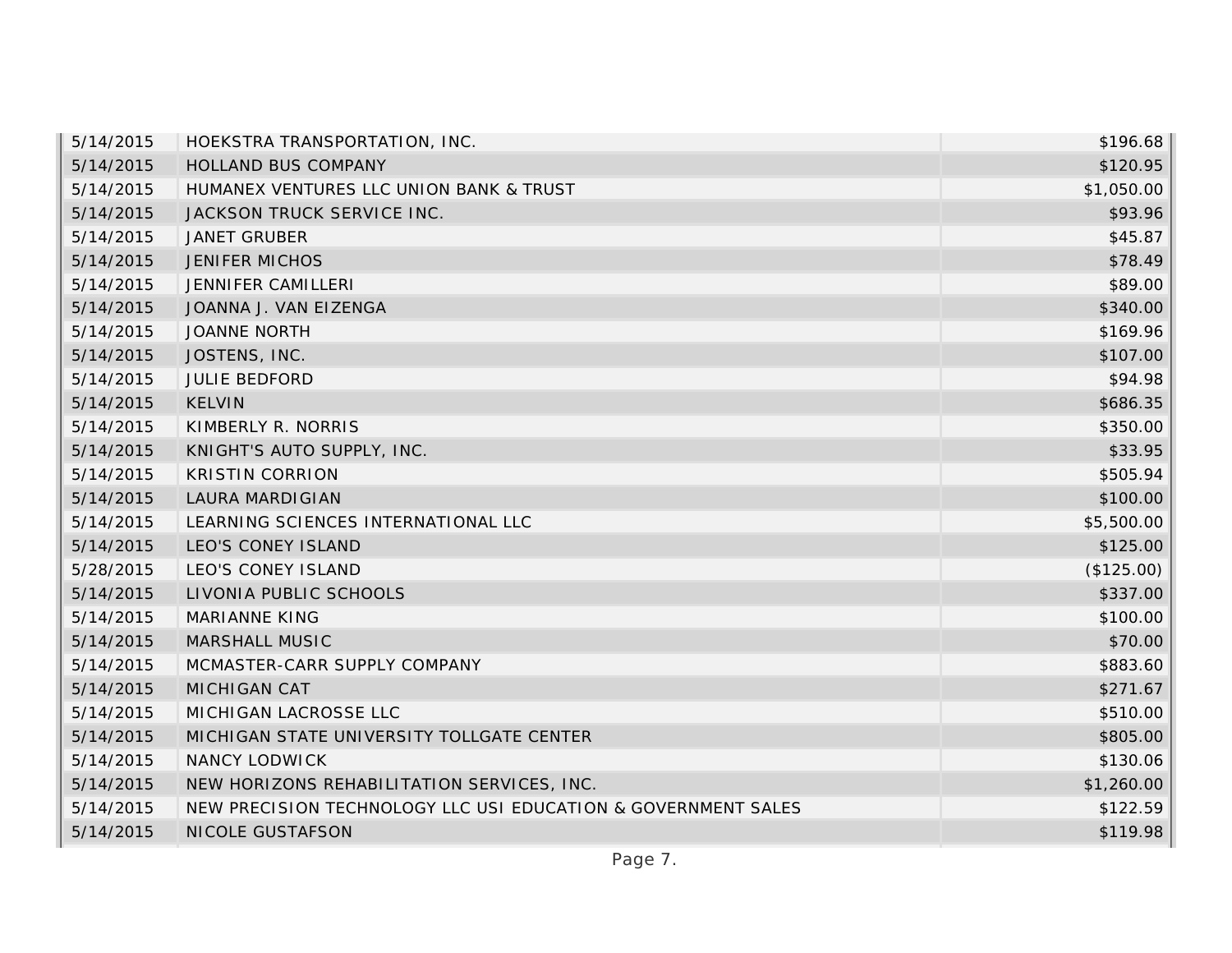| 5/14/2015 | NXKEM PRODUCTS, LLC NXKEM PRODUCTS                    | \$165.13   |
|-----------|-------------------------------------------------------|------------|
| 5/14/2015 | ORCHARD HILLS PTO PAYMENT/REIMBURSEMENT               | \$1,081.91 |
| 5/14/2015 | ORCHARD HILLS PTO PAYMENT/REIMBURSEMENT               | \$311.46   |
| 5/14/2015 | OSCAR W. LARSON CO                                    | \$460.41   |
| 5/14/2015 | PARKVIEW PTO PAYMENT/REIMBURSEMENT                    | \$476.33   |
| 5/14/2015 | PATRICIA BROOME                                       | \$237.61   |
| 5/14/2015 | RANDY BAKER NATURALIST ENDEAVORS                      | \$660.50   |
| 5/14/2015 | ROBOTICS REIMBURSEMENT                                | \$924.75   |
| 5/14/2015 | ROBOTICS REIMBURSEMENT                                | \$149.63   |
| 5/14/2015 | ROBOTICS REIMBURSEMENT                                | \$664.51   |
| 5/14/2015 | ROYAL TRUCK & TRAILER SALES & SERVICE INC.            | \$440.05   |
| 5/14/2015 | SAFEWAY SHREDDING LLC                                 | \$60.00    |
| 5/14/2015 | SARAH E. BAKER PHD PLLC                               | \$843.75   |
| 5/14/2015 | SE REIMBURSEMENT/REFUND                               | \$147.84   |
| 5/14/2015 | SEHI COMPUTER PRODUCTS                                | \$624.40   |
| 5/14/2015 | SHEILA HOLLY                                          | \$264.93   |
| 5/14/2015 | <b>SHERRY GRIESINGER</b>                              | \$47.00    |
| 5/14/2015 | SOUND ENGINEERING, INC.                               | \$231.00   |
| 5/28/2015 | SOUND ENGINEERING, INC.                               | (\$231.00) |
| 5/14/2015 | <b>STACY TANNER</b>                                   | \$38.08    |
| 5/14/2015 | STAPLES ADVANTAGE                                     | \$1,576.25 |
| 5/14/2015 | STATE WIRE AND TERMINAL, INC                          | \$524.39   |
| 5/14/2015 | THALNER ELECTRONIC LABORATORIES, INC. DBA TEL SYSTEMS | \$355.00   |
| 5/14/2015 | THREADWORKS, LTD                                      | \$595.00   |
| 5/14/2015 | <b>TODD ERICKSON</b>                                  | \$100.00   |
| 5/14/2015 | US FOODS, INC.                                        | \$159.50   |
| 5/14/2015 | VEX ROBOTICS, INC.                                    | \$5,174.74 |
| 5/14/2015 | <b>WILLIAM SCHOFF</b>                                 | \$611.93   |
| 5/14/2015 | XPEDX                                                 | \$2,108.00 |
| 5/15/2015 | A & R REPAIRS BAKER'S KNEAD INC                       | \$923.90   |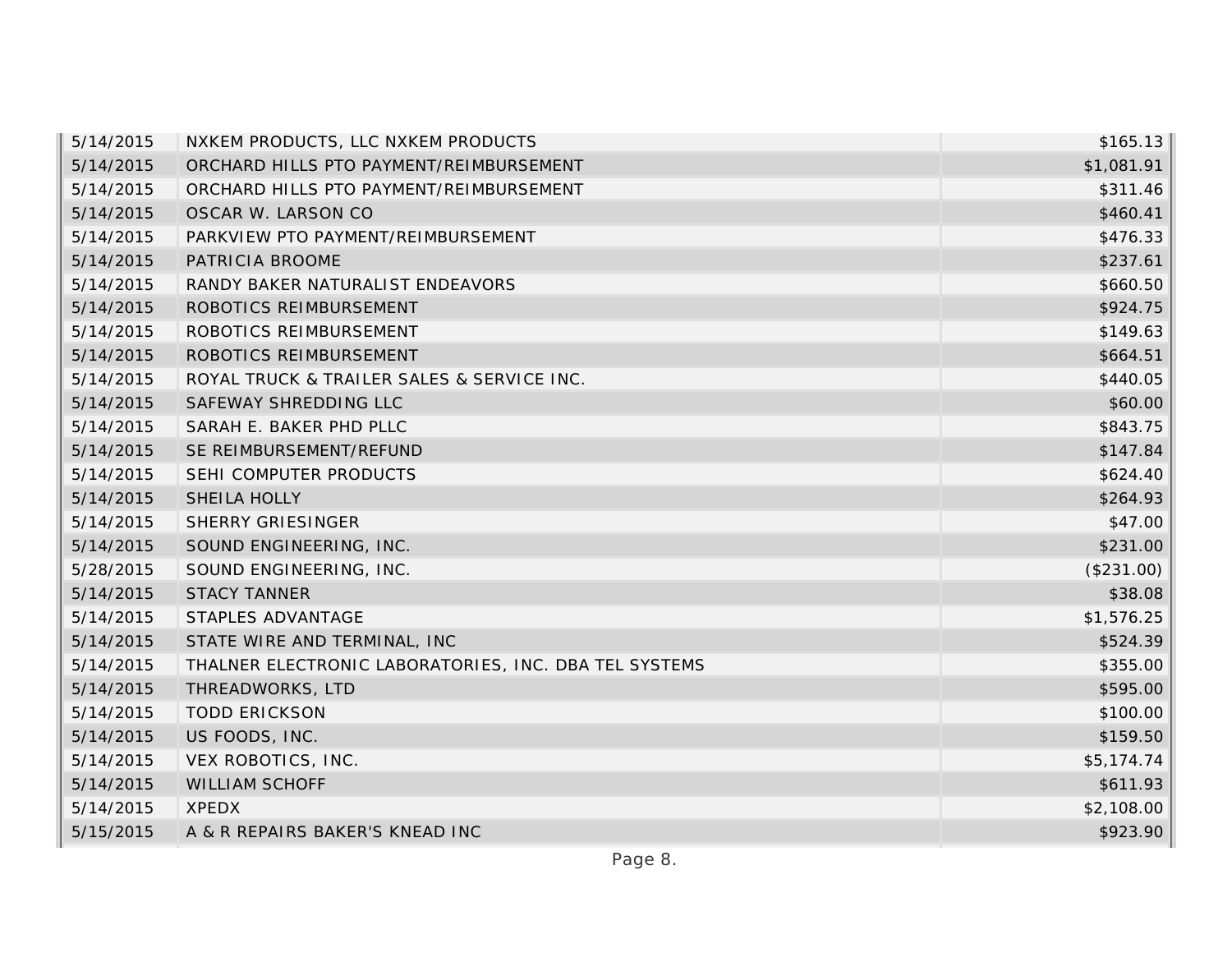| 5/15/2015 | <b>CAROL HANNAH</b>                                     | \$198.35   |
|-----------|---------------------------------------------------------|------------|
| 5/15/2015 | DONYA PIZZA NOVI LLC, DBA COTTAGE INN PIZZA             | \$576.00   |
| 5/15/2015 | FOOD SERVICE REFUND/REIMB.                              | \$34.70    |
| 5/15/2015 | <b>HUE LE</b>                                           | \$190.96   |
| 5/15/2015 | LORI SEIPPEL                                            | \$200.00   |
| 5/15/2015 | MR. GAS, INC.                                           | \$681.18   |
| 5/15/2015 | NOVI TOWN PIZZA LLC                                     | \$1,627.25 |
| 5/15/2015 | PAULA GIBSON                                            | \$200.00   |
| 5/21/2015 | ADN ADMINISTRATORS, INC.                                | \$3,777.20 |
| 5/21/2015 | ADVANTAGE FIRST AID TRAINING AND SAFETY LLC             | \$348.00   |
| 5/21/2015 | <b>AINSLEY SONNTAG</b>                                  | \$51.98    |
| 5/21/2015 | ALLEGRA PLYMOUTH                                        | \$1,420.30 |
| 5/21/2015 | AMERICAN FRAME COMPANY                                  | \$167.95   |
| 5/21/2015 | <b>AMY KILGORE</b>                                      | \$94.43    |
| 5/21/2015 | ANDREA LYNNE DEIGHTON ANDREA LYNNE DEIGHTON PHOTOGRAPHY | \$150.00   |
| 5/21/2015 | ANNE DEMEYER                                            | \$23.03    |
| 5/21/2015 | <b>AT&amp;T MOBILITY</b>                                | \$910.79   |
| 5/21/2015 | ATHLETIC REIMBURSEMENTS/REFUNDS                         | \$145.27   |
| 5/21/2015 | ATHLETIC REIMBURSEMENTS/REFUNDS                         | \$75.00    |
| 5/21/2015 | <b>BADEN SPORTS, INC.</b>                               | \$616.21   |
| 5/21/2015 | <b>BARBARA MCDOUGALL</b>                                | \$16.34    |
| 5/21/2015 | BELFOR PROPERTY RESTORATION                             | \$2,000.00 |
| 5/21/2015 | <b>BRAIN POP LLC</b>                                    | \$1,100.00 |
| 5/21/2015 | <b>BRANDON J. SINAWI</b>                                | \$105.00   |
| 5/21/2015 | CARRIE MCDONALD                                         | \$247.87   |
| 5/21/2015 | <b>CHAMPION CHEER</b>                                   | \$1,650.00 |
| 5/21/2015 | CHARLES M. KAZALEH                                      | \$570.00   |
| 5/21/2015 | <b>CHRISTINA NAIFE</b>                                  | \$167.52   |
| 5/21/2015 | CINTAS CORPORATION #31                                  | \$81.15    |
| 5/21/2015 | COYOTE GOLF CLUB                                        | \$160.00   |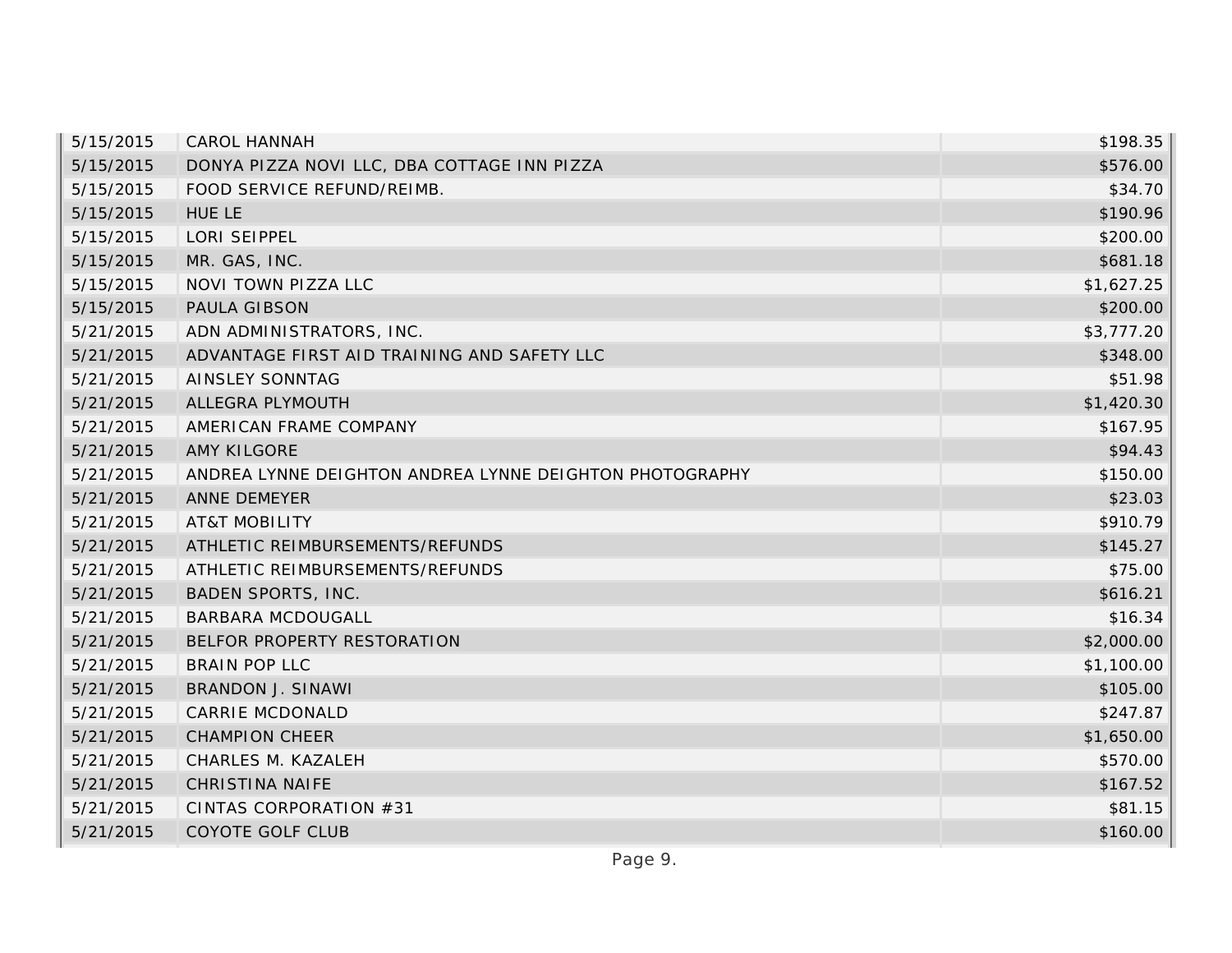| 5/21/2015 | <b>CUMMINS BRIDGEWAY LLC</b>                                  | \$393.75     |
|-----------|---------------------------------------------------------------|--------------|
| 5/21/2015 | DEBORAH E. KARABEES-BETTS                                     | \$140.00     |
| 5/21/2015 | DUNCAN DISPOSAL SYSTEMS INC.                                  | \$15.00      |
| 5/21/2015 | DUNHAM HILLS GOLF COURSE                                      | \$110.00     |
| 5/21/2015 | FLINN SCIENTIFIC                                              | \$545.16     |
| 5/21/2015 | FROG PUBLICATIONS, INC.                                       | \$293.08     |
| 5/21/2015 | <b>GIRLS EMPOWERED</b>                                        | \$180.00     |
| 5/21/2015 | HIGH SCHOOL REIMBURSEMENTS/REFUNDS                            | \$25.00      |
| 5/21/2015 | INTEGRITY TESTING & SAFETY ADMINISTRATORS, INC.               | \$380.00     |
| 5/21/2015 | JACKSON TRUCK SERVICE INC.                                    | \$142.00     |
| 5/21/2015 | JEFF BURNSIDE                                                 | \$499.99     |
| 5/21/2015 | <b>JIM HANSON</b>                                             | \$1,248.00   |
| 5/21/2015 | <b>JODY PAYNE</b>                                             | \$150.00     |
| 5/21/2015 | <b>JS FRY CONSULTING</b>                                      | \$4,390.40   |
| 5/21/2015 | <b>JUDY SAUER</b>                                             | \$52.97      |
| 5/21/2015 | <b>KATHY DONOVAN</b>                                          | \$84.18      |
| 5/21/2015 | KEFORD NOVI TOWING INC.                                       | \$190.00     |
| 5/21/2015 | <b>KERRI YUCHUCK</b>                                          | \$49.93      |
| 5/21/2015 | KIMBERLY TROOST                                               | \$292.15     |
| 5/21/2015 | <b>KRISTIN CORRION</b>                                        | \$295.41     |
| 5/21/2015 | LIFE INSURANCE COMPANY OF NORTH AMERICA CIGNA GROUP INSURANCE | \$19,916.60  |
| 5/21/2015 | <b>LISA FENCHEL</b>                                           | \$50.00      |
| 5/21/2015 | <b>LUMA JARJIS</b>                                            | \$50.00      |
| 5/21/2015 | <b>MARSHALL MUSIC</b>                                         | \$239.96     |
| 5/21/2015 | <b>MARY SORENSEN</b>                                          | \$113.43     |
| 5/21/2015 | <b>MATTHEW BURRY</b>                                          | \$47.85      |
| 5/21/2015 | MEADOWBROOK ART CENTER                                        | \$340.00     |
| 5/21/2015 | <b>MEGHAN HODGE</b>                                           | \$34.14      |
| 5/21/2015 | MESSA MICHIGAN EDUCATION SPECIAL SERVICES ASSOC.              | \$562,818.10 |
| 5/21/2015 | MHSAA MICHIGAN H.S. ATHLETIC ASSOC.                           | \$413.00     |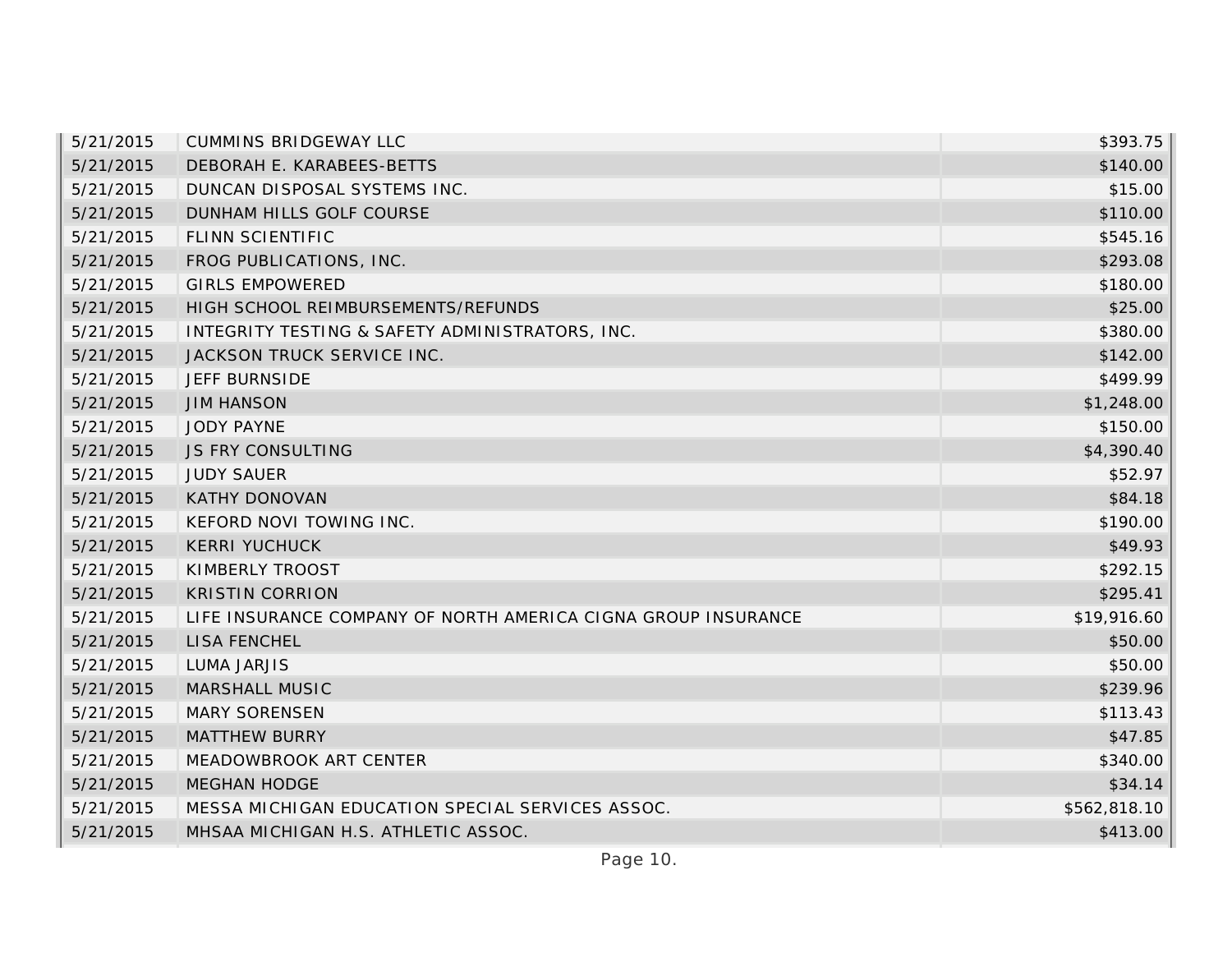| 5/21/2015 | MICHELE FERGUSON                               | \$28.24    |
|-----------|------------------------------------------------|------------|
| 5/21/2015 | MICHIGAN CAT                                   | \$1,514.61 |
| 5/21/2015 | <b>MICHIGAN DECA</b>                           | \$40.00    |
| 5/21/2015 | MIDLAND LODGING, LLC HAMPTON INN-MIDLAND       | \$572.25   |
| 5/21/2015 | <b>NANCY WILLIS</b>                            | \$89.00    |
| 5/21/2015 | NFHCA (NAT'L FIELD HOCKEY COACHES ASSOCIATION) | \$125.00   |
| 5/21/2015 | NICOLE ELIZABETH COTTON                        | \$108.00   |
| 5/21/2015 | NORTHVILLE HIGH SCHOOL                         | \$170.00   |
| 5/21/2015 | NOVI MEADOWS REIMBURSEMENTS/REFUNDS            | \$180.00   |
| 5/21/2015 | ORCHARD HILLS PTO PAYMENT/REIMBURSEMENT        | \$143.63   |
| 5/21/2015 | ORCHARD HILLS PTO PAYMENT/REIMBURSEMENT        | \$25.00    |
| 5/21/2015 | ORCHARD HILLS PTO PAYMENT/REIMBURSEMENT        | \$375.21   |
| 5/21/2015 | ORCHARD HILLS PTO PAYMENT/REIMBURSEMENT        | \$439.90   |
| 5/21/2015 | ORCHARD HILLS PTO PAYMENT/REIMBURSEMENT        | \$1,800.00 |
| 5/21/2015 | PARADISE PARK                                  | \$1,000.00 |
| 5/21/2015 | PARKVIEW REIMB/REFUND                          | \$95.70    |
| 5/21/2015 | PARKVIEW REIMB/REFUND                          | \$52.95    |
| 5/21/2015 | PENRICKTON CENTER FOR BLIND CHILDREN           | \$500.00   |
| 5/21/2015 | SAFEWAY SHREDDING LLC                          | \$60.00    |
| 5/21/2015 | <b>SHAILEE PATEL</b>                           | \$339.06   |
| 5/21/2015 | SHEILA MCDONNELL                               | \$60.44    |
| 5/21/2015 | ST. PATRICK SCHOOL                             | \$1,086.00 |
| 5/21/2015 | ST. WILLIAM PARISH                             | \$1,160.00 |
| 5/21/2015 | <b>STACY TANNER</b>                            | \$174.99   |
| 5/21/2015 | STAPLES ADVANTAGE                              | \$142.98   |
| 5/21/2015 | <b>STEPHANIE SCOBIE</b>                        | \$69.80    |
| 5/21/2015 | <b>SUE BARRICK</b>                             | \$58.19    |
| 5/21/2015 | THE HOOPS                                      | \$320.00   |
| 5/21/2015 | TRANSPORTATION ACCESSORIES CO.                 | \$106.72   |
| 5/21/2015 | TRI-COUNTY INTERNATIONAL TRUCKS, INC.          | \$47.76    |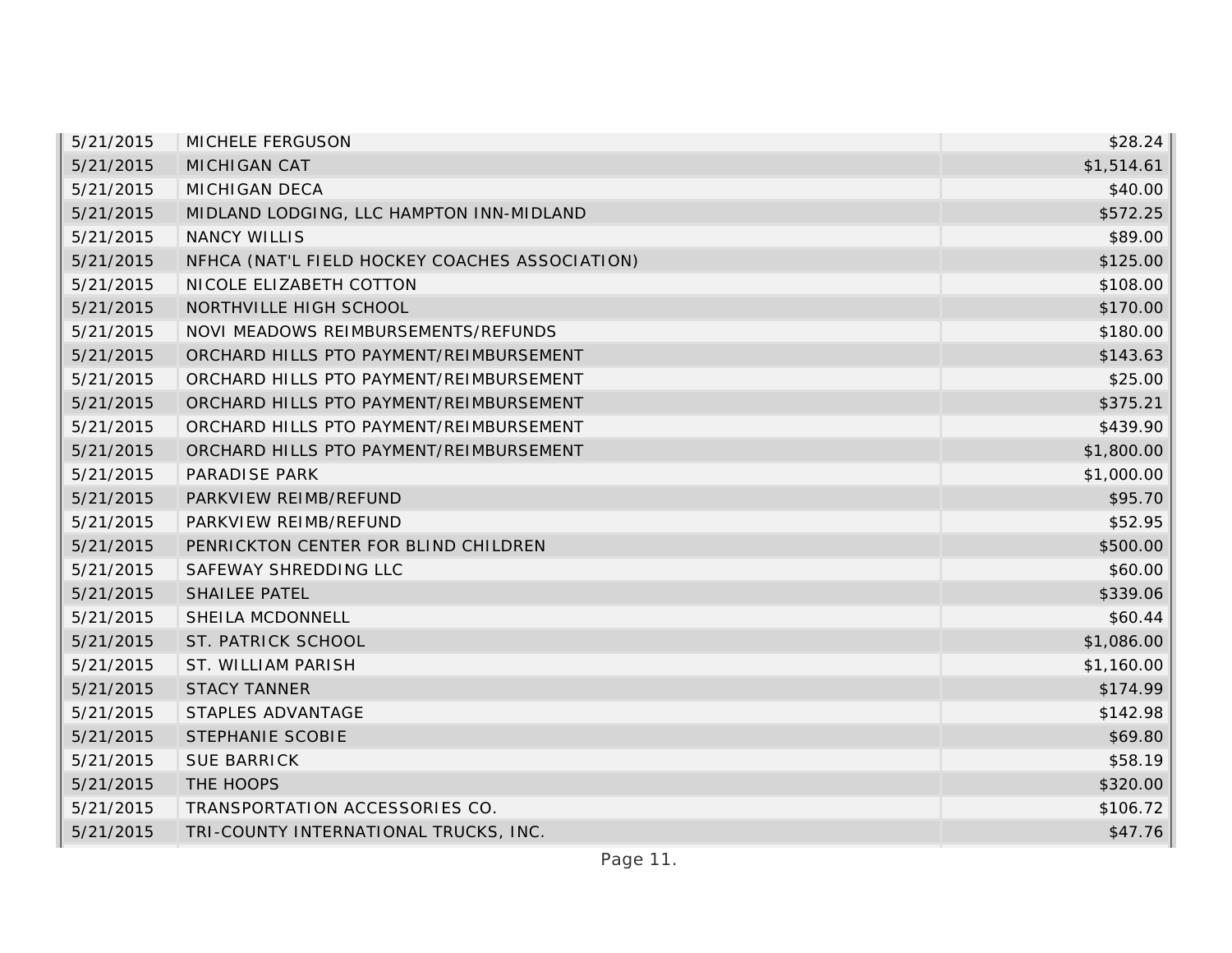| 5/21/2015 | <b>VALLEY TRUCK PARTS, INC</b>                                                                   | \$3,337.84   |
|-----------|--------------------------------------------------------------------------------------------------|--------------|
| 5/21/2015 | VI-LCP NOVI OWNER LLC SHERATON DETROIT NOVI                                                      | \$1,047.00   |
| 5/21/2015 | <b>WILLIAM RAYMOND TOFILSKI</b>                                                                  | \$8,100.00   |
| 5/21/2015 | WORRY FREE TRANSPORTATION, INC.                                                                  | \$180.00     |
| 5/21/2015 | <b>XPEDX</b>                                                                                     | \$4,216.00   |
| 5/21/2015 | AMY PAQUETTE                                                                                     | \$203.98     |
| 5/21/2015 | <b>BRENDA FISCHER</b>                                                                            | \$200.00     |
| 5/21/2015 | <b>CINDY SAMBORSKI</b>                                                                           | \$200.00     |
| 5/21/2015 | DONYA PIZZA NOVI LLC, DBA COTTAGE INN PIZZA                                                      | \$600.00     |
| 5/21/2015 | NOVI TOWN PIZZA LLC                                                                              | \$1,581.25   |
| 5/21/2015 | FIBER LINK, INC.                                                                                 | \$19,202.28  |
| 5/21/2015 | FORESITE DESIGN, INC.                                                                            | \$45,354.34  |
| 5/21/2015 | INTEGRATED DESIGN SOLUTIONS, LLC                                                                 | \$114,774.00 |
| 5/21/2015 | PLANTE & MORAN CRESA, LLC                                                                        | \$17,305.44  |
| 5/22/2015 | GREAT LAKES HIGHER EDUCATION GUARANTY CORPORATION ADMINISTRATIVE WAGE<br><b>GARNISHMENT UNIT</b> | \$320.87     |
| 5/22/2015 | ILLINOIS STUDENT ASSISTANCE COMMISSION                                                           | \$151.41     |
| 5/22/2015 | MISDU MICHIGAN STATE DISBURSEMENT                                                                | \$2,137.21   |
| 5/22/2015 | PHEAA PENNSYLVANIA HIGHER EDUCATION ASSISTANCE AGENCY                                            | \$217.36     |
| 5/22/2015 | STATE OF MICHIGAN - CD MICHIGAN DEPARTMENT TREASURY                                              | \$78.92      |
| 5/22/2015 | U.S. DEPARTMENT OF EDUCATION STUDENT FINANCIAL ASSISTANCE/COLLECTIONS                            | \$483.96     |
| 5/28/2015 | ALLISON E.F. BURG                                                                                | \$89.00      |
| 5/28/2015 | <b>ANN HANSEN</b>                                                                                | \$23.20      |
| 5/28/2015 | ARBOR SCIENTIFIC                                                                                 | \$198.60     |
| 5/28/2015 | <b>BARBARA HILL CLIFT</b>                                                                        | \$52.08      |
| 5/28/2015 | <b>BREDA PANTALONE</b>                                                                           | \$208.66     |
| 5/28/2015 | <b>CAITLIN HENRY</b>                                                                             | \$58.92      |
| 5/28/2015 | <b>CUSTOM SPORTSWEAR INC.</b>                                                                    | \$3,213.55   |
| 5/28/2015 | CYNTHIA VALENTINE                                                                                | \$317.98     |
| 5/28/2015 | DEERFIELD COMMUNITY COUNCIL PAYMENT/REIMBURSEMENT                                                | \$78.26      |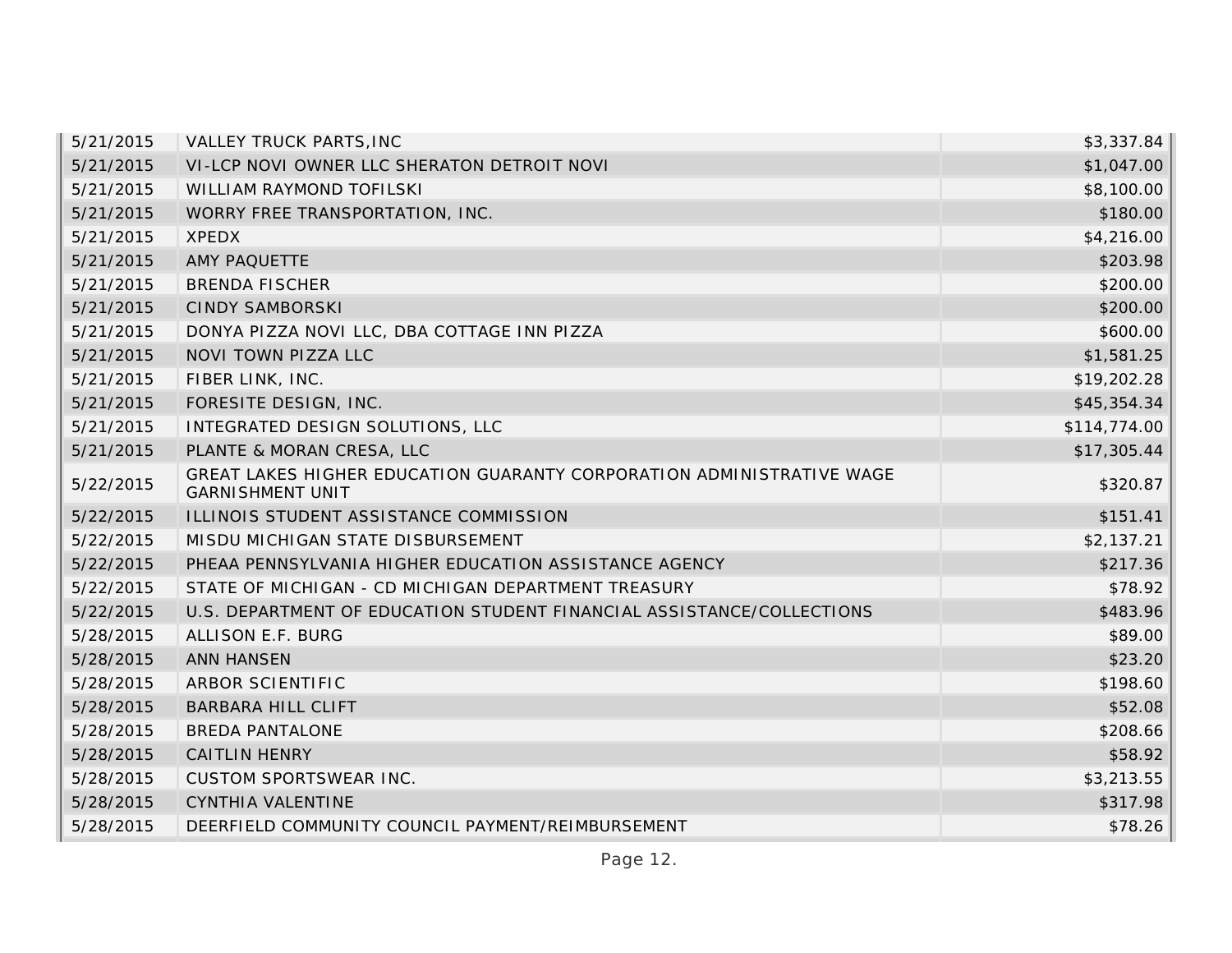| 5/28/2015 | DEERFIELD COMMUNITY COUNCIL PAYMENT/REIMBURSEMENT        | \$62.02    |
|-----------|----------------------------------------------------------|------------|
| 5/28/2015 | DEERFIELD COMMUNITY COUNCIL PAYMENT/REIMBURSEMENT        | \$12.18    |
| 5/28/2015 | DEERFIELD COMMUNITY COUNCIL PAYMENT/REIMBURSEMENT        | \$198.79   |
| 5/28/2015 | DEERFIELD COMMUNITY COUNCIL PAYMENT/REIMBURSEMENT        | \$59.29    |
| 5/28/2015 | DEERFIELD COMMUNITY COUNCIL PAYMENT/REIMBURSEMENT        | \$17.99    |
| 5/28/2015 | DEERFIELD COMMUNITY COUNCIL PAYMENT/REIMBURSEMENT        | \$42.39    |
| 5/28/2015 | ELIZABETH SZKRYBALO                                      | \$74.25    |
| 5/28/2015 | <b>EMILY PARKER POHLONSKI</b>                            | \$2,823.79 |
| 5/28/2015 | ETSUKO MARIA ROY BABA LANGUAGE SERVICES                  | \$250.00   |
| 5/28/2015 | EXECUTIVE ENERGY SERVICES, LLC ATTN: ACCOUNTS RECEIVABLE | \$400.00   |
| 5/28/2015 | FEDEX ACCT ***378 or ACCT ***353                         | \$239.09   |
| 5/28/2015 | <b>GAIL O'CONNOR</b>                                     | \$23.20    |
| 5/28/2015 | <b>GINA CATRINE</b>                                      | \$88.42    |
| 5/28/2015 | HIGH SCHOOL REIMBURSEMENTS/REFUNDS                       | \$52.32    |
| 5/28/2015 | THE ITALIAN AMERICAN BANQUET CENTER OF LIVONIA           | \$950.00   |
| 5/28/2015 | JOSTENS, INC.                                            | \$860.36   |
| 5/28/2015 | <b>KAREN BULBUK</b>                                      | \$35.90    |
| 5/28/2015 | <b>KRISTINA FISCHER</b>                                  | \$66.47    |
| 5/28/2015 | KRISTINE BRODERICK                                       | \$55.56    |
| 5/28/2015 | LAKESHORE LEARNING MATERIALS                             | \$885.16   |
| 5/28/2015 | <b>LAURA MULLINS</b>                                     | \$49.45    |
| 5/28/2015 | LAWSON PRODUCTS INC.                                     | \$296.19   |
| 5/28/2015 | LEO'S CONEY ISLAND                                       | \$125.00   |
| 5/28/2015 | LISA DICKEY                                              | \$35.65    |
| 5/28/2015 | MAUREEN E. ZIEGLER SZ3 CONSULTING, INC.                  | \$546.20   |
| 5/28/2015 | MELISSA EDMUNDS                                          | \$136.97   |
| 5/28/2015 | MICHIGAN HEALTH COUNCIL                                  | \$3,240.00 |
| 5/28/2015 | MID-AMERICAN POMPON, INC.                                | \$7,740.00 |
| 5/28/2015 | <b>NASCO</b>                                             | \$251.25   |
| 5/28/2015 | NATIONAL BREAST CANCER FOUNDATION, INC.                  | \$150.00   |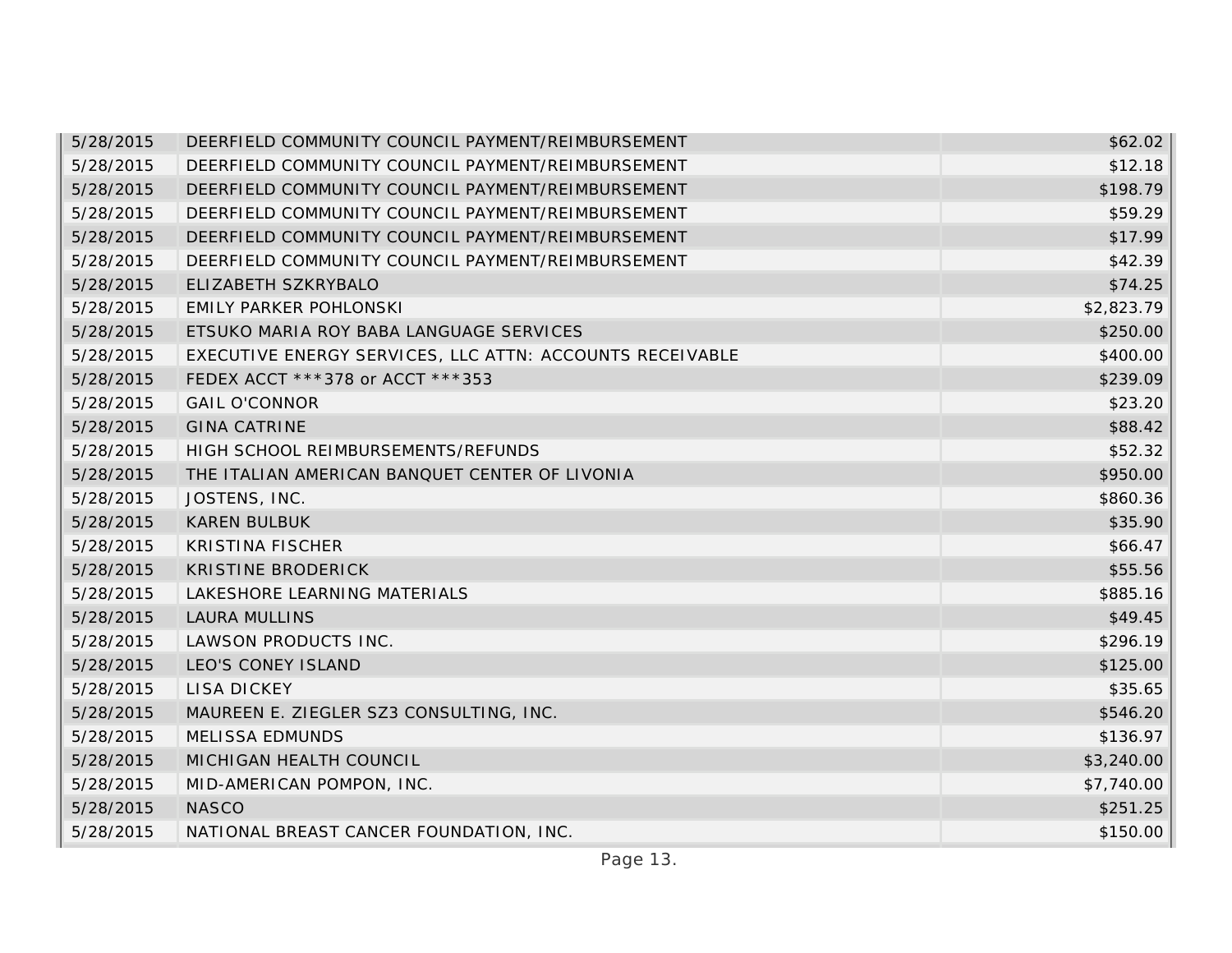| 5/28/2015 | NOVI HIGH SCHOOL ATHLETIC BOOSTERS                | \$510.00    |
|-----------|---------------------------------------------------|-------------|
| 5/28/2015 | NU WAVE AQUARIUMS LTD                             | \$74.00     |
| 5/28/2015 | OAKLAND COMMUNITY COLLEGE                         | \$562.00    |
| 5/28/2015 | OAKLAND SCHOOLS                                   | \$30,192.21 |
| 5/28/2015 | PARKVIEW REIMB/REFUND                             | \$100.00    |
| 5/28/2015 | PARKVIEW REIMB/REFUND                             | \$19.90     |
| 5/28/2015 | PEDIATRIC HEALTH CONSULTANTS, INC.                | \$25,885.68 |
| 5/28/2015 | THE RIEGLE PRESS, INC.                            | \$165.97    |
| 5/28/2015 | ROBOTICS REIMBURSEMENT                            | \$151.75    |
| 5/28/2015 | ROBOTICS REIMBURSEMENT                            | \$1,024.38  |
| 5/28/2015 | ROBOTICS REIMBURSEMENT                            | \$139.82    |
| 5/28/2015 | ROBOTICS REIMBURSEMENT                            | \$1,420.55  |
| 5/28/2015 | RONALD T. LOYD                                    | \$320.00    |
| 5/28/2015 | SALINE AREA SCHOOLS                               | \$300.00    |
| 5/28/2015 | SCHOOLPICTURES.COM AMERICAN PHOTO MARKETING, INC. | \$2,312.44  |
| 5/28/2015 | SHANNON E. HADLEY                                 | \$50.24     |
| 5/28/2015 | ST. MATTHEW LUTHERAN SCHOOL                       | \$686.00    |
| 5/28/2015 | STAPLES ADVANTAGE                                 | \$553.27    |
| 5/28/2015 | THRUN LAW FIRM, P.C.                              | \$3,981.37  |
| 5/28/2015 | <b>TOTAL SPORTS</b>                               | \$3,810.00  |
| 5/28/2015 | TRI-C PUBLICATIONS                                | \$3,230.00  |
| 5/28/2015 | V.O.I.C.E. PAYMENT/REIMBURSEMENT                  | \$227.08    |
| 5/28/2015 | V.O.I.C.E. PAYMENT/REIMBURSEMENT                  | \$19.13     |
| 5/28/2015 | V.O.I.C.E. PAYMENT/REIMBURSEMENT                  | \$107.29    |
| 5/28/2015 | V.O.I.C.E. PAYMENT/REIMBURSEMENT                  | \$36.03     |
| 5/28/2015 | V.O.I.C.E. PAYMENT/REIMBURSEMENT                  | \$513.45    |
| 5/28/2015 | V.O.I.C.E. PAYMENT/REIMBURSEMENT                  | \$500.00    |
| 5/28/2015 | <b>WARD'S NATURAL SCIENCE</b>                     | \$823.24    |
| 5/28/2015 | WEST BLOOMFIELD SCHOOL DISTRICT                   | \$7,041.68  |
| 5/28/2015 | YICKSHUEN MA                                      | \$70.00     |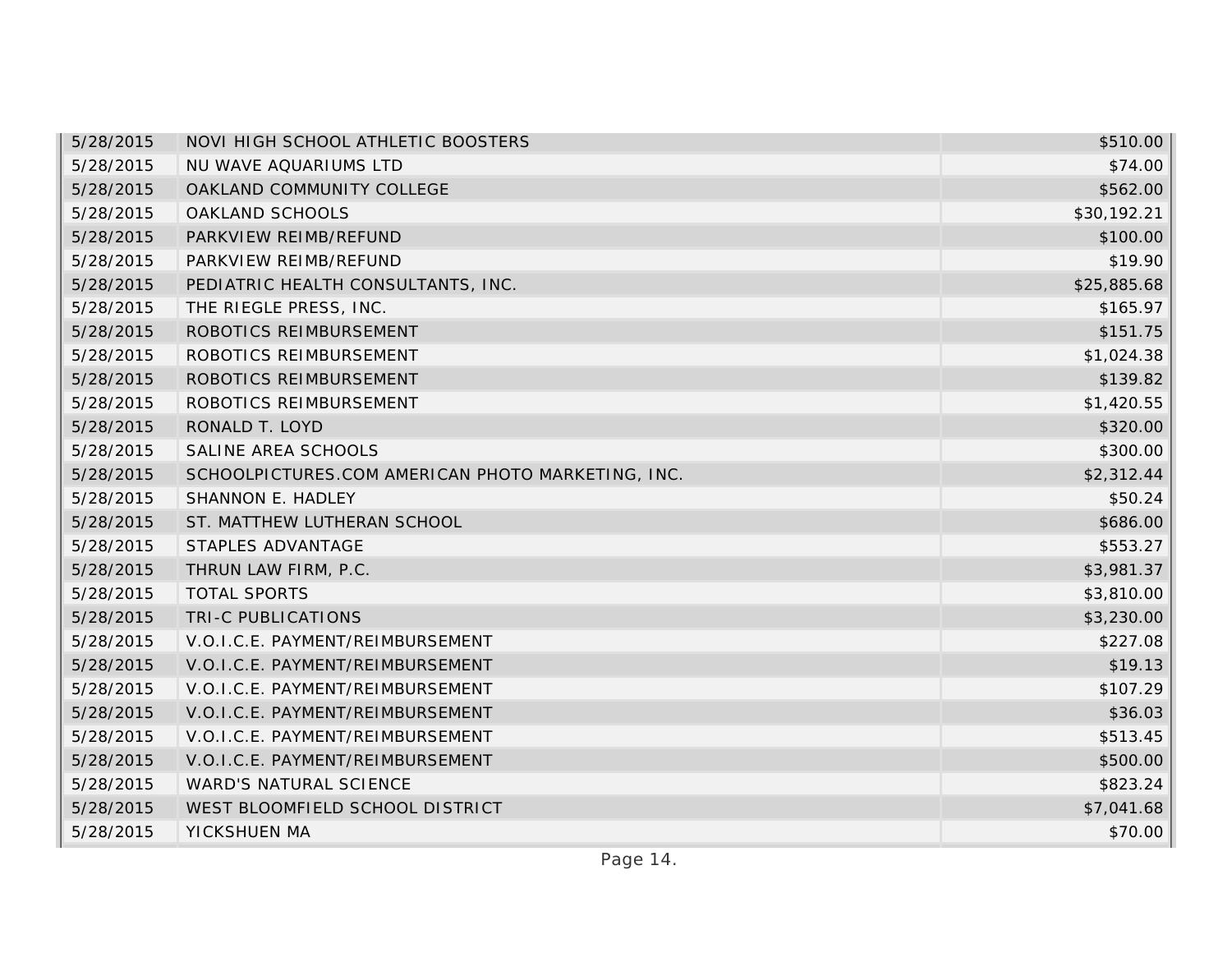| 5/28/2015 | A & R REPAIRS BAKER'S KNEAD INC             | \$204.08    |
|-----------|---------------------------------------------|-------------|
| 5/28/2015 | DONYA PIZZA NOVI LLC, DBA COTTAGE INN PIZZA | \$558.00    |
| 5/28/2015 | <b>EVEANN CHESTER</b>                       | \$191.99    |
| 5/28/2015 | <b>KAREN ROBINSON</b>                       | \$166.00    |
| 5/28/2015 | <b>KHIN HTWE</b>                            | \$778.00    |
| 5/28/2015 | LORI CROAD                                  | \$35.02     |
| 5/28/2015 | <b>MELISSA BAEZA</b>                        | \$188.00    |
| 5/28/2015 | MR. GAS, INC.                               | \$202.00    |
| 5/28/2015 | NOVI TOWN PIZZA LLC                         | \$442.75    |
| 5/28/2015 | PETTY CASH-EVOL GAZZARATO OR KAREN DIXON FS | \$391.19    |
| 5/28/2015 | DIGITAL AGE TECHNOLOGIES, INC.              | \$50,661.00 |
| 5/28/2015 | FOSTER SPECIALTY FLOORS                     | \$47,866.50 |
| 5/28/2015 | STRUCTURETEC CORPORATION                    | \$8,978.89  |
| 5/28/2015 | THRUN LAW FIRM, P.C.                        | \$96.00     |
| 5/29/2015 | AT&T                                        | \$2,062.85  |
| 5/29/2015 | <b>BAYERL PRODUCTIONS</b>                   | \$230.00    |
| 5/29/2015 | <b>BRIANNA HAND</b>                         | \$241.00    |
| 5/29/2015 | CATHY CLOKE                                 | \$83.00     |
| 5/29/2015 | CHRISTINE M. DIATIKAR                       | \$102.64    |
| 5/29/2015 | CITY OF NOVI TREASURER'S OFFICE             | \$782.28    |
| 5/29/2015 | DAWN M. CAPLING                             | \$152.72    |
| 5/29/2015 | DTE ENERGY                                  | \$0.00      |
| 5/29/2015 | DTE ENERGY                                  | \$8,693.28  |
| 5/29/2015 | <b>GRAND RAPIDS PUBLIC SCHOOLS</b>          | \$7,578.00  |
| 5/29/2015 | <b>GRATIOT-ISABELLA RESD</b>                | \$100.00    |
| 5/29/2015 | <b>JOANNE MALBON</b>                        | \$198.71    |
| 5/29/2015 | <b>KAITLIN MORTON</b>                       | \$150.56    |
| 5/29/2015 | NOVI EDUCATIONAL FOUNDATION                 | \$50.00     |
| 5/29/2015 | ORCHARD HILLS PTO PAYMENT/REIMBURSEMENT     | \$25.79     |
| 5/29/2015 | ORCHARD HILLS PTO PAYMENT/REIMBURSEMENT     | \$58.76     |